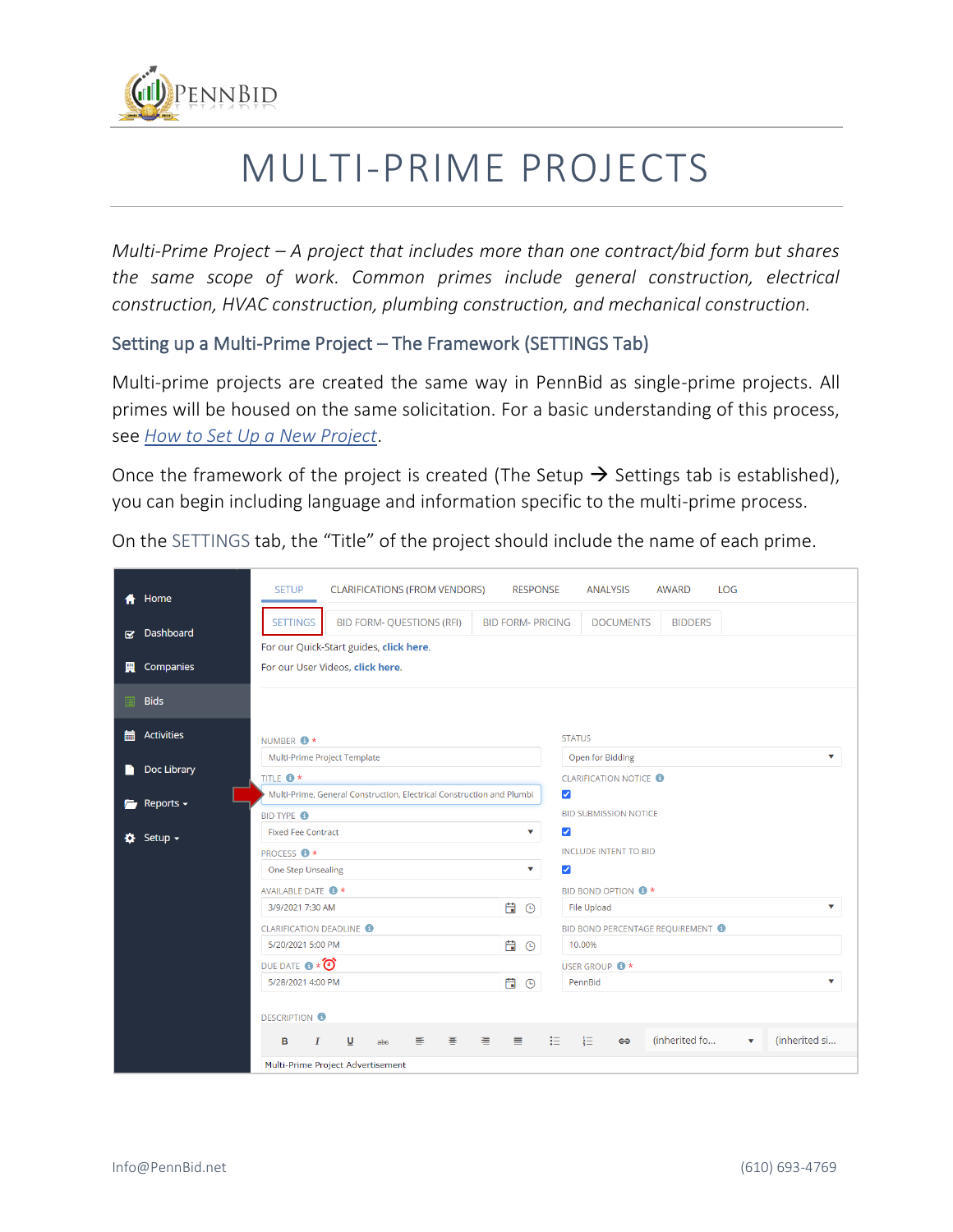

## Setting up a Multi-Prime Project – BID FORM QUESTIONS (RFI) Tab

On the ITEM GROUPS bar, click the "+" on the right to add a new group. While this section is completely customizable, we recommend including at least three groups: Project Documents, Bidder Acknowledgements and Multi-Prime Project.

| ≮ Return to Bid List<br><b>圖</b> Bid     |                                  | <b>NUMBER</b><br>Multi-<br>Prime<br>Project<br><b>Template</b> | <b>TITLE</b><br><b>Multi-Prime, General</b><br><b>Construction, Electrical</b><br><b>Construction and</b><br><b>Plumbing Construction</b>                                                                                                                    | <b>PROCESS</b><br>One Step<br>Unsealing | # BIDS<br>$\mathbf 0$ | <b>RECEIVED</b> | <b>STATUS</b><br>Open for<br><b>Bidding</b><br><b>Cancel Bid</b> | <b>CLOSES IN</b><br>66 days: 14 hours: 13 minutes: 15 seconds |                                 |  |
|------------------------------------------|----------------------------------|----------------------------------------------------------------|--------------------------------------------------------------------------------------------------------------------------------------------------------------------------------------------------------------------------------------------------------------|-----------------------------------------|-----------------------|-----------------|------------------------------------------------------------------|---------------------------------------------------------------|---------------------------------|--|
| $\triangle$                              |                                  |                                                                | . Warning: This bid is marked as PRIVATE and will only be visible to those companies you manually add or invite to the bidders list.<br>. Warning: This bid must include at least one Pricing Item on the Pricing Form or one Question (RFI) on the Bid Form |                                         |                       |                 |                                                                  |                                                               |                                 |  |
| <b>SETUP</b>                             |                                  | <b>CLARIFICATIONS (FROM VENDORS)</b>                           | <b>RESPONSE</b>                                                                                                                                                                                                                                              | <b>ANALYSIS</b>                         | <b>AWARD</b>          | LOG             |                                                                  |                                                               |                                 |  |
| <b>SETTINGS</b>                          | <b>BID FORM- QUESTIONS (RFI)</b> |                                                                | <b>BID FORM- PRICING</b>                                                                                                                                                                                                                                     | <b>DOCUMENTS</b>                        | <b>BIDDERS</b>        |                 |                                                                  |                                                               |                                 |  |
|                                          |                                  |                                                                | The "BID FORM- QUESTIONS (RFI)" and "BID FORM- PRICING" tabs are used to develop the online bid form.                                                                                                                                                        |                                         |                       |                 |                                                                  |                                                               |                                 |  |
| $\checkmark$                             | ITEM GROUPS (2 records)          |                                                                |                                                                                                                                                                                                                                                              |                                         |                       |                 |                                                                  |                                                               | <b>X</b> X Save And Copy √      |  |
| NAME <sup>*</sup><br>Multi-Prime Project |                                  |                                                                |                                                                                                                                                                                                                                                              |                                         |                       |                 |                                                                  |                                                               |                                 |  |
| <b>NAME</b><br>г                         |                                  |                                                                |                                                                                                                                                                                                                                                              |                                         |                       |                 |                                                                  |                                                               |                                 |  |
| <b>Project Documents</b><br>0            |                                  |                                                                |                                                                                                                                                                                                                                                              |                                         |                       |                 |                                                                  |                                                               |                                 |  |
| П                                        | <b>Bidder Acknowledgements</b>   |                                                                |                                                                                                                                                                                                                                                              |                                         |                       |                 |                                                                  |                                                               |                                 |  |
| $\checkmark$<br><b>OUESTIONS</b>         | (0 records)                      |                                                                |                                                                                                                                                                                                                                                              |                                         |                       |                 |                                                                  |                                                               | Preview $\Rightarrow$ $\hat{m}$ |  |

PROJECT DOCUMENTS: On the QUESTIONS bar, click the "+" on the right to add a new question. Under "Item Group" select "Project Documents." Under "Question" include the text "Upload Support Document(s)." The "Response Type" should be set to "Document." Include a "Reference Number" and indicate whether this question requires a document upload by the bidder. Click the check box on the right to insert one question; or click the "Save and Copy" button to insert and add the same question a second time (Be sure to update the Reference Number).

BIDDER ACKNOWLEDGEMENTS: On the QUESTIONS bar, click the "+" on the right to add a new acknowledgement. Under "Item Group" select "Bidder Acknowledgements." At a minimum, include an addenda acknowledgement, making sure to set the "Response Type" to "Text Box" and checking the "Response Required" box. Click the check box on the right to add the acknowledgement.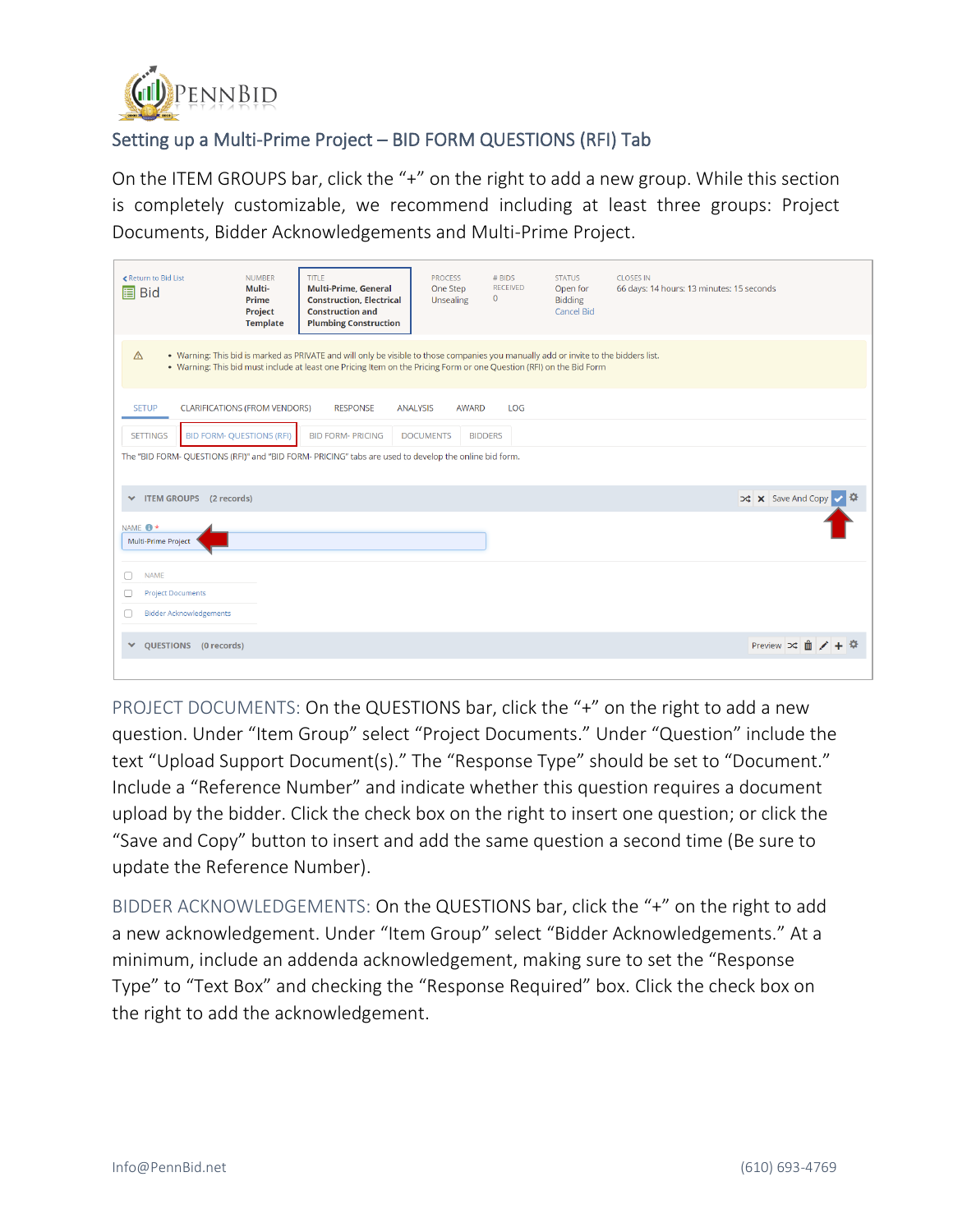

| ×                     |                            | ITEM GROUPS (3 records)        |                                                                                                                          |                               |   |                                |                                                              |                          | ※ 面 + 章     |
|-----------------------|----------------------------|--------------------------------|--------------------------------------------------------------------------------------------------------------------------|-------------------------------|---|--------------------------------|--------------------------------------------------------------|--------------------------|-------------|
| 0                     | <b>NAME</b>                |                                |                                                                                                                          |                               |   |                                |                                                              |                          |             |
| 0                     | <b>Project Documents</b>   |                                |                                                                                                                          |                               |   |                                |                                                              |                          |             |
| 0                     |                            | <b>Bidder Acknowledgements</b> |                                                                                                                          |                               |   |                                |                                                              |                          |             |
| ∩                     | Multi-Prime Project        |                                |                                                                                                                          |                               |   |                                |                                                              |                          |             |
| $\checkmark$          |                            | QUESTIONS (3 records)          |                                                                                                                          |                               |   |                                | Preview $\infty$ <b>x</b> Save And Copy $\sim$ $\frac{1}{2}$ |                          |             |
|                       | <b>ITEM GROUP ● ★</b>      |                                |                                                                                                                          | REFERENCE NUMBER <sup>+</sup> |   | RESPONSE REQUIRED <sup>8</sup> |                                                              |                          |             |
|                       |                            | <b>Bidder Acknowledgements</b> | $\pmb{\nabla}$                                                                                                           | $\overline{1}$                |   | ◡                              |                                                              |                          |             |
| QUESTION <sup>+</sup> |                            |                                |                                                                                                                          |                               |   |                                |                                                              |                          |             |
|                       |                            |                                | Bidder has read and agrees to all addenda issued. (Enter Addendum Number and Date(s) If no addenda issued, write "None") |                               |   |                                |                                                              |                          |             |
|                       |                            |                                |                                                                                                                          |                               |   |                                |                                                              |                          |             |
|                       | RESPONSE TYPE <sup>+</sup> |                                |                                                                                                                          |                               |   |                                |                                                              |                          |             |
| <b>Text Box</b>       |                            |                                |                                                                                                                          |                               | v |                                |                                                              |                          |             |
|                       |                            |                                |                                                                                                                          |                               |   |                                |                                                              |                          |             |
| Π                     |                            | <b>REFERENCE NUMBER</b>        | QUESTION                                                                                                                 |                               |   |                                |                                                              | <b>RESPONSE REQUIRED</b> | <b>RESP</b> |
| $\Box$                | <b>Project Documents</b>   |                                |                                                                                                                          |                               |   |                                |                                                              |                          |             |
|                       | n<br>$\mathbf{1}$          |                                | <b>Upload Support Document(s)</b>                                                                                        |                               |   |                                |                                                              | <b>No</b>                | Do          |
|                       | $\overline{2}$<br>$\Box$   |                                | <b>Upload Support Document(s)</b>                                                                                        |                               |   |                                |                                                              | <b>No</b>                | Do          |
|                       | 3<br>П.                    |                                | <b>Upload Support Document(s)</b>                                                                                        |                               |   |                                |                                                              | <b>No</b>                | Dc          |

MULTI-PRIME PROJECT: On the QUESTIONS bar, click the "+" on the right to add a new acknowledgement. Under "Item Group" select "Multi-Prime Project." We recommend including four specific acknowledgements:

- 1. Bidder understands that this is a multi-prime project. Bidder can submit a bid on any number of contracts. (Enter I Agree or I Do Not Agree)
- 2. Bidder will check the "No Bid" box on all line items within a prime not being bid. (Enter I Agree or I Do Not Agree)
- 3. Bidder will provide pricing on all line items contained within a prime contract in which they are bidding. (Enter I Agree or I Do Not Agree)
- 4. Bidder is submitting a bid on the following contract(s): [MultiPickList] (Contract,Contract,Contract…)

| ◆ QUESTIONS (7 records)                                                           |                               |                                                                                          | Preview $\infty$ <b>x</b> Save And Copy $\sim$ $\bullet$ |
|-----------------------------------------------------------------------------------|-------------------------------|------------------------------------------------------------------------------------------|----------------------------------------------------------|
| ITEM GROUP <sup>+</sup><br>Multi-Prime Project                                    | REFERENCE NUMBER <sup>+</sup> |                                                                                          | RESPONSE REQUIRED                                        |
| QUESTION <sup>+</sup><br>Bidder is submitting a bid on the following contract(s): |                               |                                                                                          |                                                          |
| RESPONSE TYPE <b>O</b><br>Multi Picklist                                          | $\mathbf{v}$                  | PICKLIST OPTIONS<br>General Construction, Electrical Construction, Plumbing Construction |                                                          |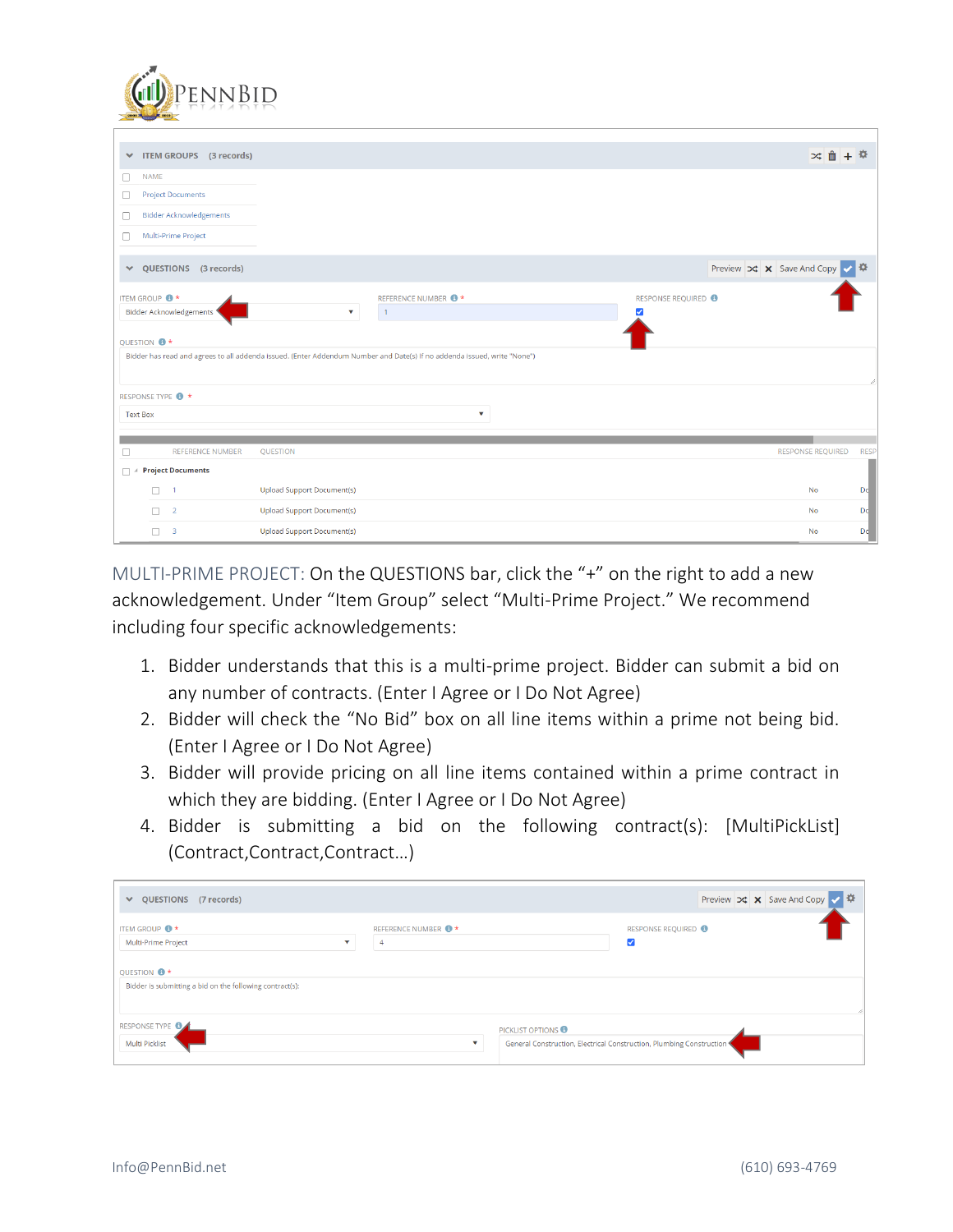

| $\checkmark$ | QUESTIONS<br>(8 records)       |                                                                                                                                              | Preview $\Rightarrow$ $\frac{1}{10}$ $\neq$ $+$ |             |
|--------------|--------------------------------|----------------------------------------------------------------------------------------------------------------------------------------------|-------------------------------------------------|-------------|
|              | <b>REFERENCE NUMBER</b>        | <b>OUESTION</b>                                                                                                                              | <b>RESPONSE REQUIRED</b>                        | <b>RESP</b> |
|              | <b>Project Documents</b>       |                                                                                                                                              |                                                 |             |
|              |                                | <b>Upload Support Document(s)</b>                                                                                                            | <b>No</b>                                       |             |
|              |                                | <b>Upload Support Document(s)</b>                                                                                                            | <b>No</b>                                       | Dd          |
|              | 3                              | <b>Upload Support Document(s)</b>                                                                                                            | <b>No</b>                                       | Dd          |
|              | <b>Bidder Acknowledgements</b> |                                                                                                                                              |                                                 |             |
|              |                                | Bidder has read and agrees to all addenda issued. (Enter Addendum Number and Date(s) If no addenda issued, write "None")                     | Yes                                             | Tel         |
|              | <b>Multi-Prime Project</b>     |                                                                                                                                              |                                                 |             |
|              |                                | Bidder understands that this is a multi-prime project. Bidder can submit a bid on any number of contracts. (Enter I Agree or I Do Not Agree) | Yes                                             | Tel         |
|              | -2                             | Bidder will check the "No Bid" box on all line items within a prime not being bid. (Enter I Agree or I Do Not Agree)                         | Yes                                             | Tel         |
|              | 3                              | Bidder will provide pricing on all line items contained within a prime contract in which they are bidding. (Enter I Agree or I Do Not Agree) | Yes                                             | Tel         |
|              |                                | Bidder is submitting a bid on the following contract(s):                                                                                     | Yes                                             | Mι          |

Once you finish adding questions, click the "Preview" button to see what the fillable field looks like to the bidders when they are submitting a bid.

|                                | <b>QUESTION RESPONSE PREVIEW (8 records)</b>                                                                                                       |                                |
|--------------------------------|----------------------------------------------------------------------------------------------------------------------------------------------------|--------------------------------|
| <b>REFERENCE NUMBER</b>        | QUESTION                                                                                                                                           | <b>RESPONSE</b>                |
| <b>Project Documents</b>       |                                                                                                                                                    |                                |
|                                | Upload Support Document(s)                                                                                                                         | Choose File No file chosen     |
| 2                              | Upload Support Document(s)                                                                                                                         | Choose File   No file chosen   |
| 3                              | Upload Support Document(s)                                                                                                                         | Choose File   No file chosen   |
| <b>Bidder Acknowledgements</b> |                                                                                                                                                    |                                |
|                                | Bidder has read and agrees to all addenda issued.<br>(Enter Addendum Number and Date(s) If no<br>addenda issued, write "None")                     | <b>Enter Text</b>              |
| <b>Multi-Prime Project</b>     |                                                                                                                                                    |                                |
|                                | Bidder understands that this is a multi-prime<br>project. Bidder can submit a bid on any number of<br>contracts. (Enter I Agree or I Do Not Agree) | <b>Enter Text</b>              |
| $\overline{2}$                 | Bidder will check the "No Bid" box on all line items<br>within a prime not being bid. (Enter I Agree or I Do                                       | <b>Enter Text</b>              |
|                                | Not Agree)                                                                                                                                         |                                |
| 3                              | Bidder will provide pricing on all line items<br>contained within a prime contract in which they                                                   | <b>Enter Text</b>              |
|                                | are bidding. (Enter I Agree or I Do Not Agree)                                                                                                     |                                |
| 4                              | Bidder is submitting a bid on the following<br>contract(s):                                                                                        |                                |
|                                |                                                                                                                                                    | <b>General Construction</b>    |
|                                |                                                                                                                                                    | <b>Electrical Construction</b> |
|                                |                                                                                                                                                    | <b>Plumbing Construction</b>   |
|                                |                                                                                                                                                    |                                |

As a reminder, all "Item Groups" and "Questions" are customizable to fit the needs of your project.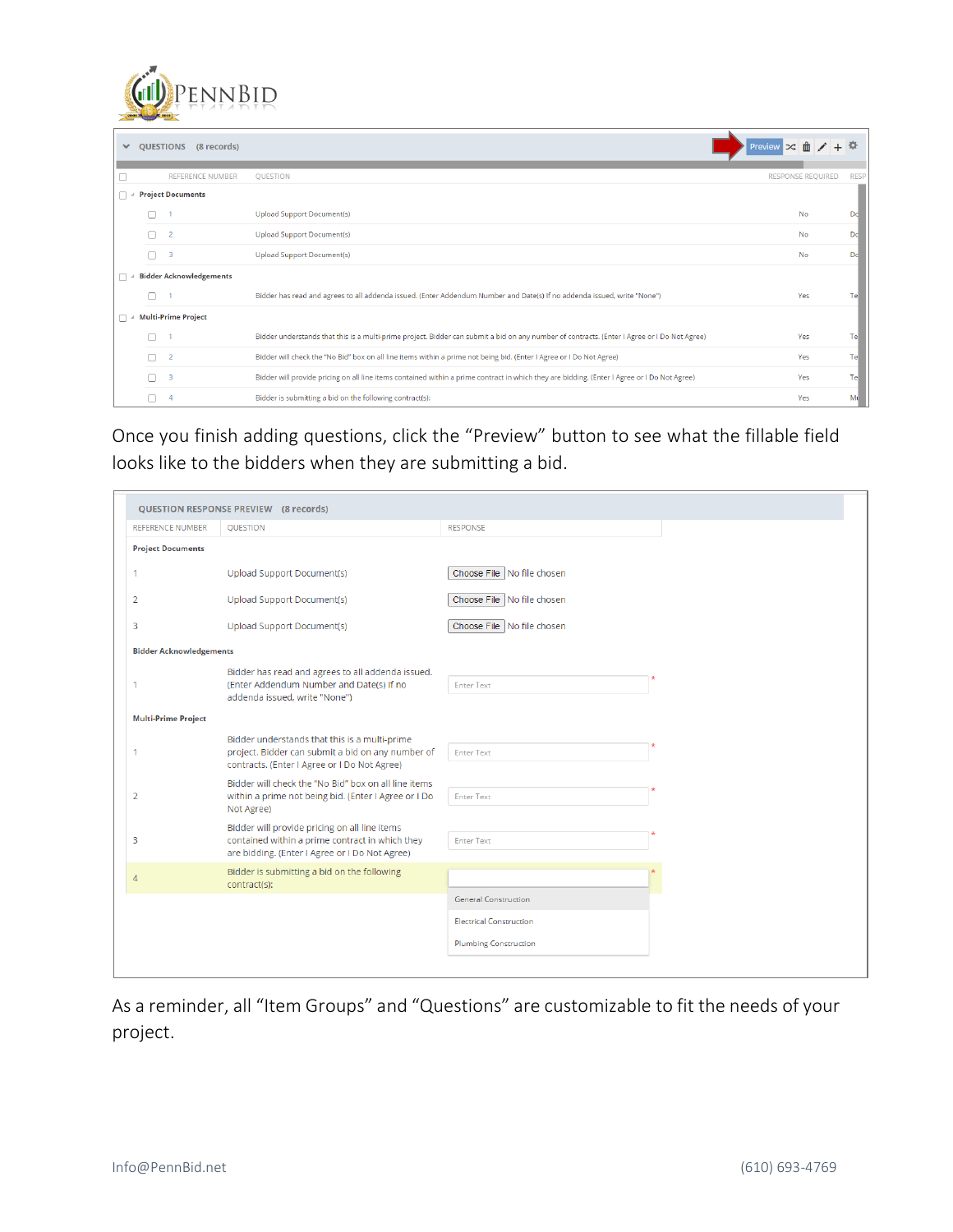

### Setting up a Multi-Prime Project – BID FORM - PRICING Tab

On the ITEM GROUPS bar, click the "+" on the right to add a new group. Add a group for each prime (ex. General Construction, Electrical Construction, Plumbing Construction).

|   | <b>SETUP</b>          | <b>CLARIFICATIONS (FROM VENDORS)</b> | <b>RESPONSE</b>                                                                                       | ANALYSIS         | AWARD          | <b>LOG</b> |
|---|-----------------------|--------------------------------------|-------------------------------------------------------------------------------------------------------|------------------|----------------|------------|
|   | <b>SETTINGS</b>       | <b>BID FORM- QUESTIONS (RFI)</b>     | <b>BID FORM- PRICING</b>                                                                              | <b>DOCUMENTS</b> | <b>BIDDERS</b> |            |
|   |                       |                                      | The "BID FORM- QUESTIONS (RFI)" and "BID FORM- PRICING" tabs are used to develop the online bid form. |                  |                |            |
|   |                       |                                      |                                                                                                       |                  |                |            |
| v | <b>ITEM GROUPS</b>    | (5 records)                          |                                                                                                       |                  |                |            |
|   | NAME <sup>+</sup>     |                                      |                                                                                                       |                  |                |            |
|   | Plumbing Construction |                                      |                                                                                                       |                  |                |            |
|   | <b>NAME</b>           |                                      |                                                                                                       |                  |                |            |
|   |                       | <b>Project Documents</b>             |                                                                                                       |                  |                |            |
| O |                       | <b>Bidder Acknowledgements</b>       |                                                                                                       |                  |                |            |
|   |                       | Multi-Prime Project                  |                                                                                                       |                  |                |            |
|   |                       | <b>General Construction</b>          |                                                                                                       |                  |                |            |
|   |                       | <b>Electrical Construction</b>       |                                                                                                       |                  |                |            |

*Note*: The Item Groups already created on the RFI tab will carry over. The new Pricing Item Groups will automatically be added to the bottom of the list.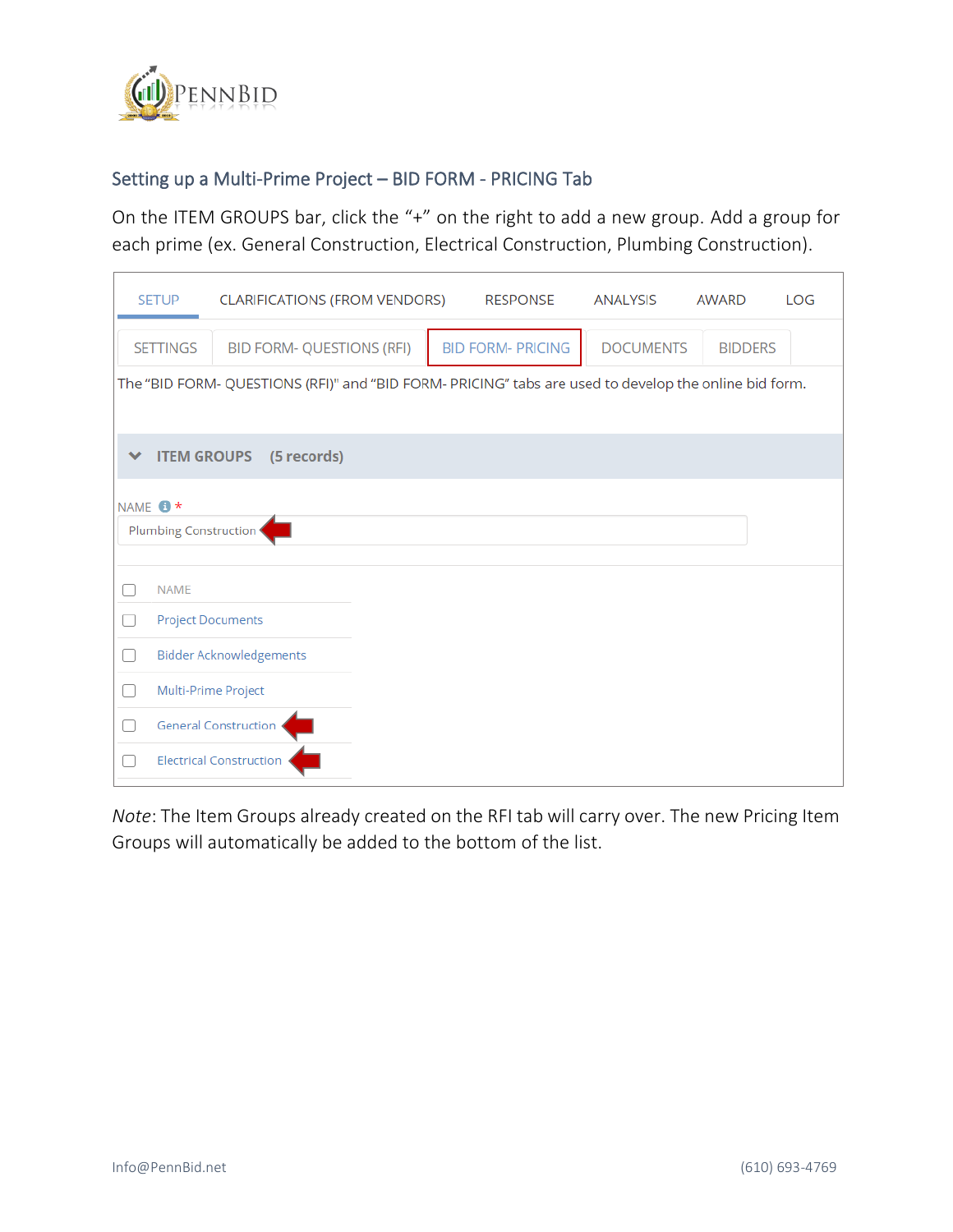

On the PRICING LINE ITEMS bar, click the "+" on the right to add a new line item. Make sure to fill in all required fields. Additionally, check the "ALLOW NO BID" box. Click the "check mark" on the right to insert the line item.

| <b>ITEM GROUPS</b> (6 records)<br>$\blacktriangleright$                                 |                                             | × 面 + <sup>☆</sup>                                                           |
|-----------------------------------------------------------------------------------------|---------------------------------------------|------------------------------------------------------------------------------|
| $\vee$ PRICING LINE ITEMS $\bigcirc$<br>(0 records)                                     |                                             | Est. Preview $\vert \times \vert$ $\times$ Save And Copy $\vert \cdot \vert$ |
| <b>ITEM GROUP <sup>8</sup></b> *<br><b>General Construction</b><br>$\blacktriangledown$ | UNIT OF MEASURE <sup>1</sup><br>Lump Sum    | ALLOW ALT ITEM <sup>6</sup><br>L                                             |
| <b>CATEGORY</b><br>Please choose one<br>$\blacktriangledown$                            | QUANTITY <sup>3</sup><br>1.00               | ALLOW COMMENT <sup>6</sup><br>L                                              |
| REFERENCE NUMBER <sup>1</sup>                                                           | UNIT PRICE ESTIMATE<br>$\mathfrak{s}$       | <b>INTERNAL ONLY</b><br>Г                                                    |
| <b>DESCRIPTION *</b><br>Mobilization and De-mobilization                                | ALLOWANCE ITEM <sup>6</sup><br>C            | <b>ESTIMATE SOURCE</b>                                                       |
| <b>VERSION</b><br><b>Enter Text</b>                                                     | <b>ALLOW NO BID</b><br>$\blacktriangledown$ | <b>SOURCE DESCRIPTION</b>                                                    |
| TYPE <sup>*</sup><br>$\blacktriangledown$<br>Base                                       |                                             |                                                                              |

*Note*: If the "ALLOW NO BID" box is not checked, general construction contractors will not be able to opt out of bidding the electrical and plumbing work. The same is true for all other primes.

For additional information about adding line items, read through our *[Quick Start Guide](https://www.pennbid.net/download/?doc=1523/)* which provides the elements of the bid form with screen shots.

For a comprehensive look at setting up and managing bid forms, including importing the file template, watch our *Bid Forms - Part 1 [\(Basic Setup\)](https://vimeo.com/showcase/6627725/video/382248285)*, *Bid Forms - Part 2 [\(Item Groups](https://vimeo.com/showcase/6627725/video/385893820)  [and Re-Ordering\)](https://vimeo.com/showcase/6627725/video/385893820)*, *Bid Forms - Part 3 [\(Importing Bid Form Files\)](https://vimeo.com/showcase/6627725/video/385896066)* and *[Bid Forms](https://vimeo.com/showcase/6627725/video/385896774) - Part 4 [\(Editing Bid Forms\)](https://vimeo.com/showcase/6627725/video/385896774)* videos.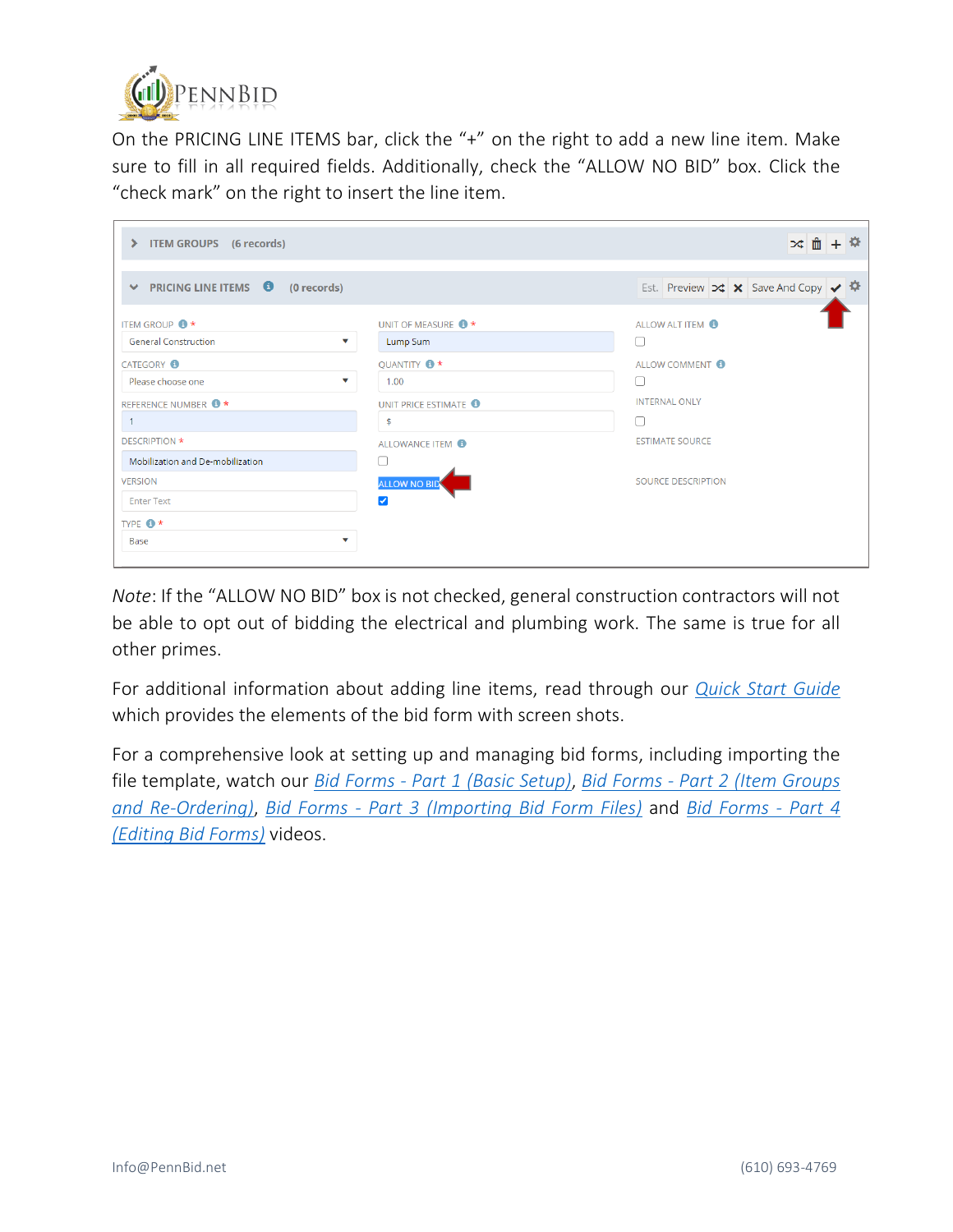

# Setting up a Multi-Prime Project –Documents (DOCUMENTS Tab)

There are several ways to organize and display project documents. To understand how to establish multiple folders and import documents, see our *[Quick Start Guide](https://www.pennbid.net/download/?doc=1526/)*.

| ≮ Return to Bid List<br>目<br><b>Bid</b>                                                                                                   | <b>NUMBER</b><br><b>Multi-Prime</b><br>Project<br><b>Template</b> | TITLE<br>Multi-Prime, General<br><b>Construction, Electrical</b><br><b>Construction and Plumbing</b><br>Construction |                                     | <b>PROCESS</b><br>One Step | Unsealing   | # BIDS RECEIVED<br>0 | <b>STATUS</b><br>Open for<br><b>Bidding</b><br><b>Cancel Bid</b> |  |
|-------------------------------------------------------------------------------------------------------------------------------------------|-------------------------------------------------------------------|----------------------------------------------------------------------------------------------------------------------|-------------------------------------|----------------------------|-------------|----------------------|------------------------------------------------------------------|--|
| . Warning: This bid is marked as PRIVATE and will only be visible to those companies you manually add or invite to the bidders list.<br>Λ |                                                                   |                                                                                                                      |                                     |                            |             |                      |                                                                  |  |
| <b>SETUP</b><br><b>CLARIFICATIONS (FROM VENDORS)</b>                                                                                      |                                                                   | <b>RESPONSE</b>                                                                                                      | <b>ANALYSIS</b>                     | AWARD                      | LOG         |                      |                                                                  |  |
| <b>SETTINGS</b><br><b>BID FORM- QUESTIONS (RFI)</b>                                                                                       |                                                                   | <b>BID FORM- PRICING</b>                                                                                             | <b>DOCUMENTS</b>                    | <b>BIDDERS</b>             |             |                      |                                                                  |  |
| ⊕<br>Ш                                                                                                                                    | $\odot$                                                           | 圃<br>$\odot$                                                                                                         |                                     |                            |             |                      |                                                                  |  |
| Main Document Folder (0)<br><b>Drag and Drop</b><br>External Documents - Protected (0)                                                    |                                                                   |                                                                                                                      |                                     |                            |             |                      |                                                                  |  |
| <b>Di Internal Documents</b> (0)                                                                                                          |                                                                   |                                                                                                                      |                                     |                            |             |                      |                                                                  |  |
|                                                                                                                                           |                                                                   |                                                                                                                      | <b>DOCUMENTS IN SELECTED FOLDER</b> |                            | (0 records) |                      |                                                                  |  |

*Note*: All project documents meant for public view/download must be in the main "External Documents – Protected" folder or a sub-folder within this hierarchy. All documents located in the "Internal Documents" folder are for the public agency only and will not be available to the bidders.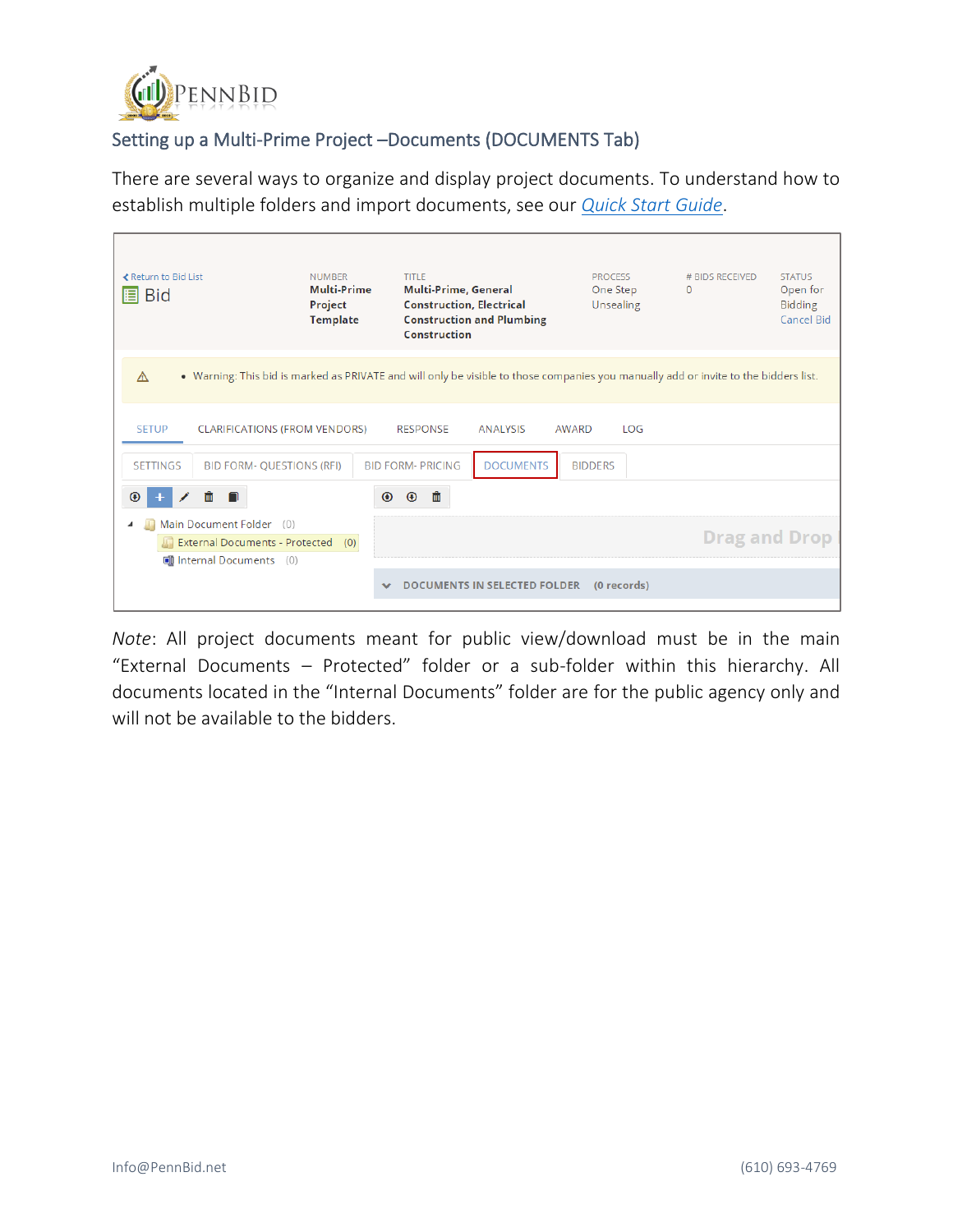

With multi-prime projects, there are several combinations of folders and sub-folders that can be created to house documents. The first includes creating a sub-folder for each prime (and then sub-folders within each as necessary).

| 鬨<br>圓 | <b>R</b> Dashboard<br>Companies<br><b>Bids</b> | ≮ Return to Bid List<br><b>Bid</b><br>目                                                                | <b>NUMBER</b><br><b>Multi-Prime</b><br>Project<br><b>Template</b> | <b>TITLE</b><br><b>Multi-Prime, General</b><br><b>Construction, Electrical</b><br><b>Construction</b> | <b>Construction and Plumbing</b>    | <b>PROCESS</b><br>One Step<br>Unsealing |  |
|--------|------------------------------------------------|--------------------------------------------------------------------------------------------------------|-------------------------------------------------------------------|-------------------------------------------------------------------------------------------------------|-------------------------------------|-----------------------------------------|--|
| 臝      | <b>Activities</b>                              | . Warning: This bid is marked as PRIVATE and will only be visible to those companies you manually<br>A |                                                                   |                                                                                                       |                                     |                                         |  |
|        | Doc Library                                    | <b>SETUP</b><br><b>CLARIFICATIONS (FROM VENDORS)</b>                                                   |                                                                   | <b>RESPONSE</b>                                                                                       | <b>ANALYSIS</b>                     | <b>AWARD</b><br>LOG                     |  |
|        | Reports $\sim$                                 | <b>SETTINGS</b><br><b>BID FORM- QUESTIONS (RFI)</b>                                                    |                                                                   | <b>BID FORM- PRICING</b>                                                                              | <b>DOCUMENTS</b>                    | <b>BIDDERS</b>                          |  |
|        | Setup $\sim$                                   | Ш<br>⊕                                                                                                 | $\odot$                                                           | ⊕<br>Ш                                                                                                |                                     |                                         |  |
|        |                                                | Main Document Folder (0)                                                                               |                                                                   |                                                                                                       |                                     |                                         |  |
|        |                                                | External Documents - Protected (0)                                                                     |                                                                   |                                                                                                       |                                     |                                         |  |
|        |                                                | Electrical Construction (0)                                                                            |                                                                   |                                                                                                       |                                     |                                         |  |
|        |                                                | Drawings (0)<br>Specifications (0)                                                                     |                                                                   |                                                                                                       | <b>DOCUMENTS IN SELECTED FOLDER</b> | (0 records)                             |  |
|        |                                                | General Construction (0)                                                                               |                                                                   |                                                                                                       |                                     |                                         |  |
|        |                                                | Addenda (0)                                                                                            |                                                                   |                                                                                                       |                                     |                                         |  |
|        |                                                | Drawings (0)                                                                                           |                                                                   |                                                                                                       |                                     |                                         |  |
|        |                                                | Specifications (0)                                                                                     |                                                                   |                                                                                                       |                                     |                                         |  |
|        |                                                | Plumbing Construction (0)                                                                              |                                                                   |                                                                                                       |                                     |                                         |  |
|        |                                                | Specifications (0)                                                                                     |                                                                   |                                                                                                       |                                     |                                         |  |
|        |                                                | <b>Ell Internal Documents</b> (0)                                                                      |                                                                   |                                                                                                       |                                     |                                         |  |